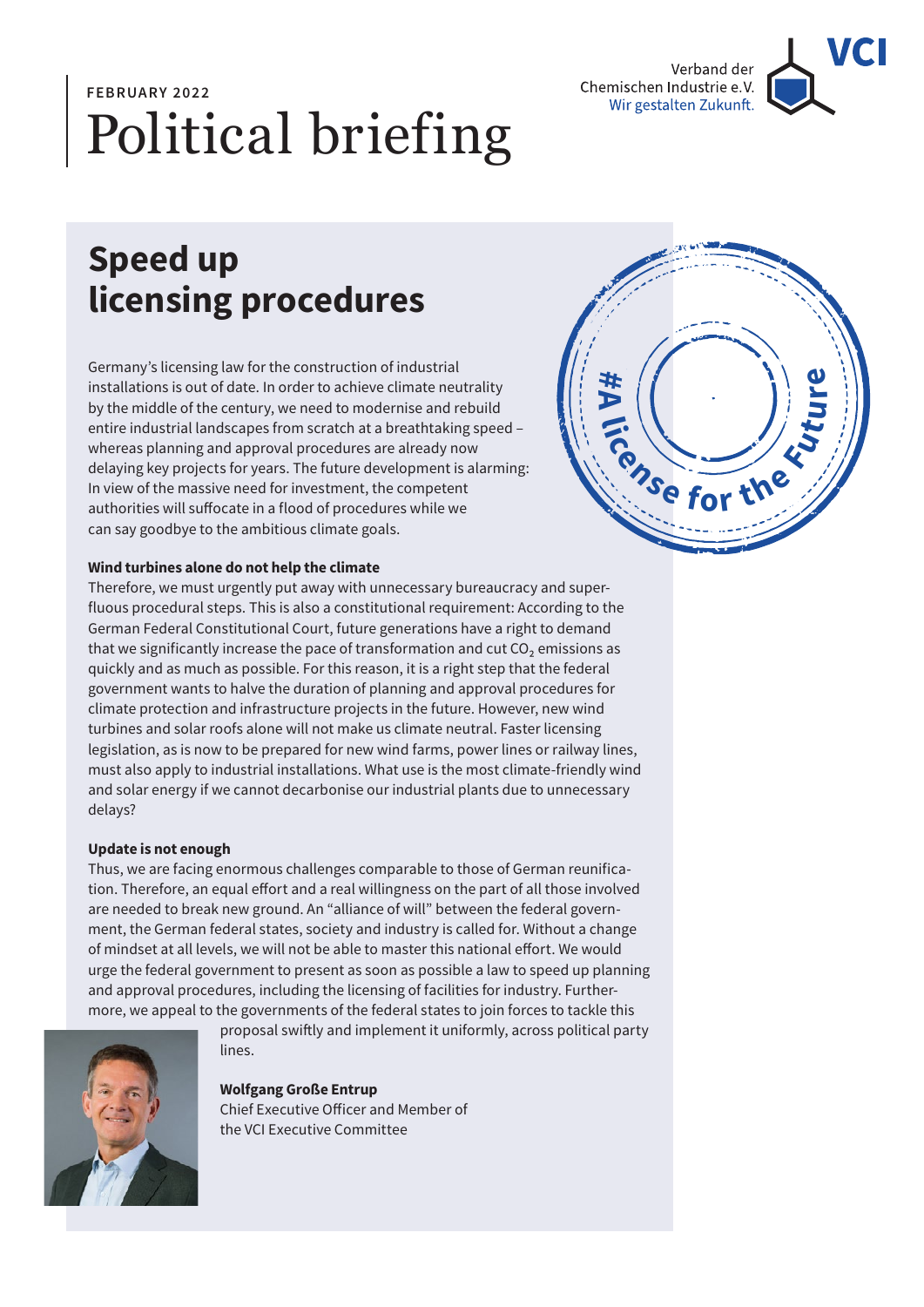

## **Unleash the transformation in nine steps**

**Politicians and public authorities can do a lot for our future: It is up to them how long planning and licensing procedures take and whether the transformation of the economy is driven forward successfully. Although the federal government wants to halve the duration of procedures, the government is still focusing on climate protection and infrastructure projects in a rather one-sided approach.** 

The transformation to a greenhouse gas-neutral economy will only succeed if companies are enabled to manufacture even more efficiently and in an even more climate-friendly manner as rapidly as possible. Therefore, not only wind turbines but also industrial installations urgently need faster licensing procedures. The key to transformation is an acceleration act ("Beschleunigungsgesetz"). The German chemical-pharmaceutical industry has elaborated proposals for a modern licensing legislation:

#### **Further develop public participation**  Citizens must be



informed at an early stage about the necessity of new industrial projects. In this context, participation should be limited to those members of the public who are concretely affected and the public hearing – which usually brings no gain in knowledge and is not required under European law – should be abolished. Instead, the questions from the public should be answered in a written procedure.

In the above setting, all relevant items of information must be made available without barriers and in modern formats, while maintaining the balance between the necessary transparency, the protection of confidential business information and security against cybercrime. The deadlines for comments should be standardised at 30 days, and the scope and range of the documents should be reduced to a



level that offers legal certainty. The goal must be a comprehensible citizens report ("Bürgerbericht"). Social acceptance and trust in the knowledge of technical authorities need to be strengthened.

#### **Protect sensitive company data**

Public authorities need to set up protected platforms for procedures, protect documents with watermarks



and discuss these technical possibilities in a practice check. In the event of a dispute, it should be clarified promptly in a separate procedure which documents are to remain secret.

#### $\bullet$ **Advance digitisation of public authorities**



Analogue licensing procedures must be digitised at long last. Moreover, public authorities should be adequately equipped with IT technology. For a new digital

public participation, nationwide evaluation standards need to be developed in Germany.

#### **Increase staff of public authorities**

Given the growing complexity, Germany's licensing and technical authorities are often understaffed so that more personnel are required. Also, there should be continuous education and advanced training of staff.

### **Strengthen land use planning ("Bauleitplanung")**



Municipalities must check early whether the provisions from other fields of law (for example, species conservation) can be complied with or lead to conflicts.